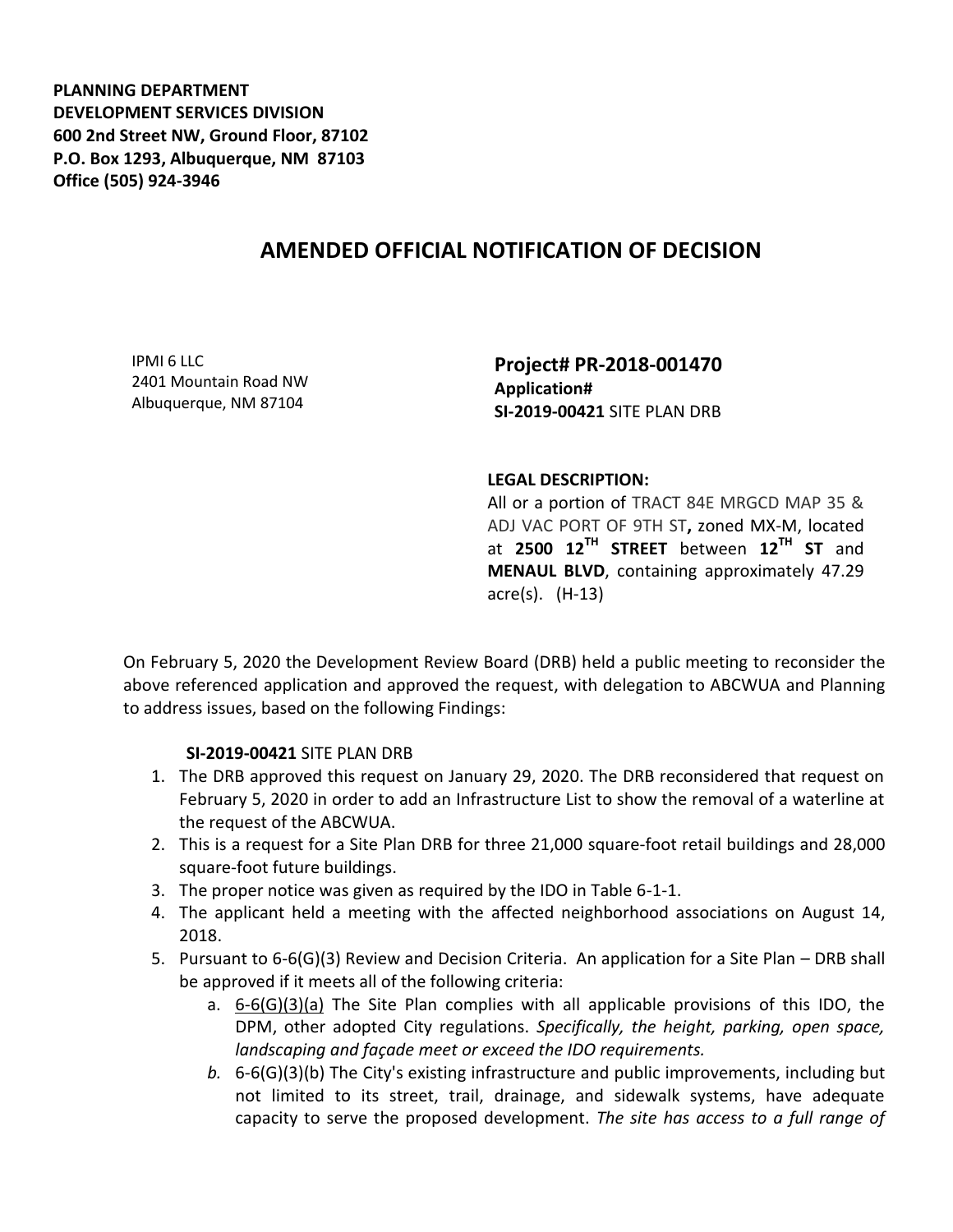Official Notice of Decision Project # PR-2018-001470 Application# SI-2019-00421 Page 2 of 3

*urban services including utilities, roads, and emergency services. The ABCWUA issued an availability statement for the site. A Traffic Impact Study was not required. A grading and drainage plan for the entire site has been approved by Hydrology.*

c.  $6-6(G)(3)(c)$  The Site Plan mitigates any significant adverse impacts on the surrounding area to the maximum extent practicable. *The site has significant perimeter landscaping: 52,374 square feet of landscaping is proposed and 30,871 square feet are required.* 

## **Conditions:**

- 1. This Site Plan is valid 5 years from DRB approval (2-13-2020). An extension may be requested prior to the expiration date.
- 2. Final Sign off is delegated to Planning and ABCWUA for a revised utility plan.
- 3. The applicant will obtain final sign off by February 29, 2020 or the case may be scheduled for the next DRB hearing and could be denied per the DRB Rules of Procedure.
- 4. Once the site plan has all the required signatures, a pdf of the complete, a signed-offset shall be emailed to the PLNDRS.

APPEAL: If you wish to appeal this decision, you must do so within 15 days of the DRB's decision or by **FEBRUARY 20, 2020.** The date of the DRB's decision is not included in the 15-day period for filing an appeal, and if the  $15<sup>th</sup>$  day falls on a Saturday, Sunday or Holiday, the next working day is considered as the deadline for filing the appeal.

For more information regarding the appeal process, please refer to Section 14-16-6-4(U) of the Integrated Development Ordinance (IDO). A Non-Refundable filing fee will be calculated at the Land Development Coordination Counter and is required at the time the appeal is filed.

You will receive notification if any person files an appeal. If there is no appeal, you can receive Building Permits at any time after the appeal deadline quoted above, provided all conditions imposed at the time of approval have been met. Applicants submitting for building permit prior to the completion of the appeal period do so at their own risk. Successful applicants are reminded that there may be other City regulations of the IDO that must be complied with, even after approval of the referenced application(s).

Sincerely,

Waltery

Jolene